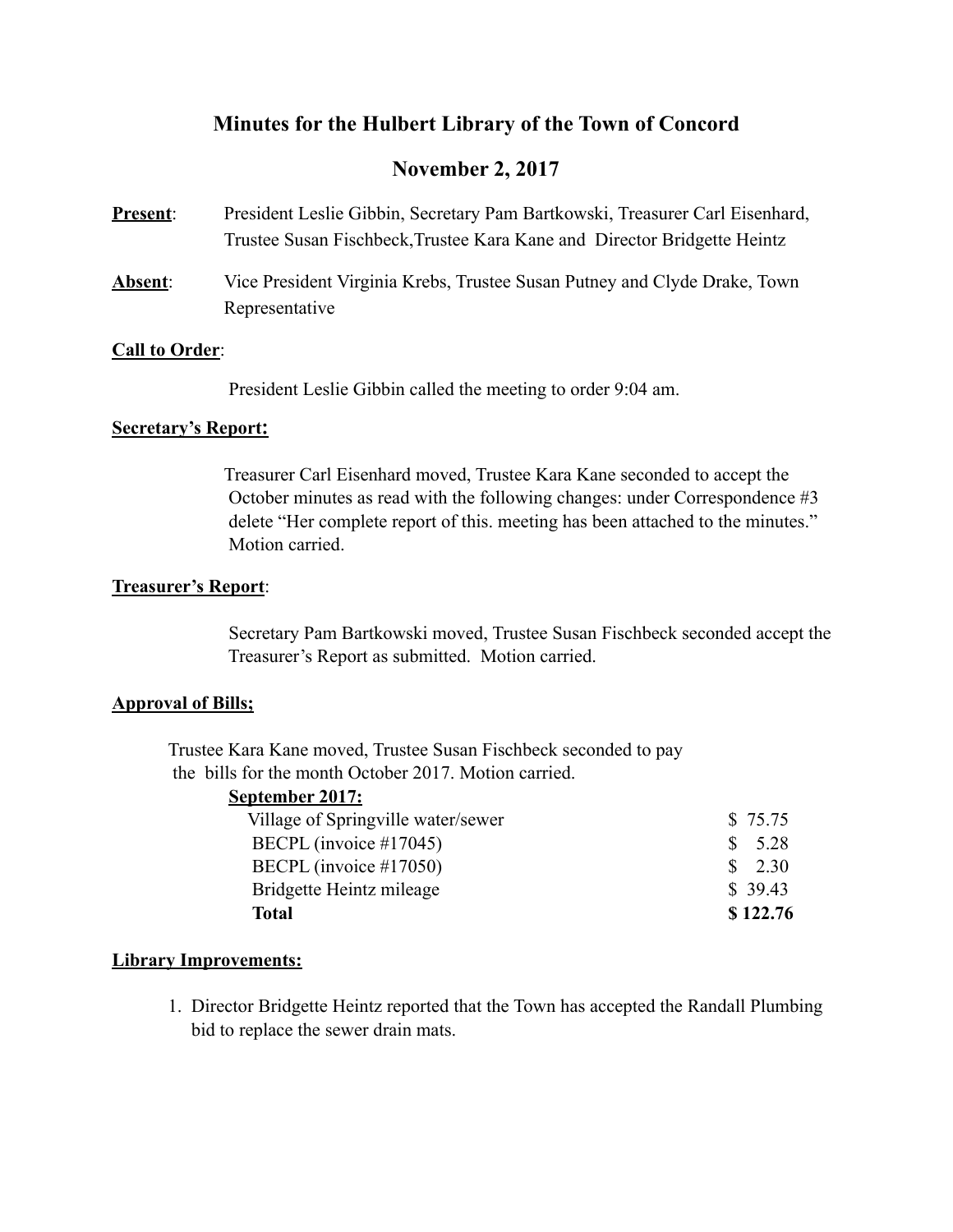- 2. Director Bridgette Heintz presented 3 bids for the carpet and tiling project:
	- a. **Carpet World:** quote of \$5,823 will cover all labor, toilet removal and replacement, and removal of all old materials. The previously chosen carpet and tile cost is included. The doors in the back hall will not need to be taken down and rehung.
	- b. **Hamburg Floorcovering**: quote \$6069 will include everything that Carpet World covers.
	- c. **Lowe's:** quote \$7640.47 will include toilet removal and replacement along with the removal the old materials, but will not include the delivery cost of the carpet. Someone would have to pick up the tile as Lowe's won't deliver it. The doors in the back hall would need to be removed and rehung. Lowe's does not do this. Since there is an electric opener on one door, we would have to contract with Imperial to have this done at an additional cost. The carpet and tile would be a more generic material not the previously chosen ones.

#### **Town Board Report**: None

#### **Correspondence**:

- 1. A \$50 donation was received in memory of Lois Stolp. The donor selected unrestricted use of funds by the Hulbert Library and 4 wish list books were purchased.
- 2. Mary Jean Jakubowski informed the Director Bridgette Heintz that she would like to schedule a meeting with the Hulburt Library Board and Director Bridgette Heintz to discuss current scheduling and summer hours. Director Bridgette Heintz will invite Ms. Jakubowski to the December meeting.

## **Director's Report:** Director Bridgette Heintz informed the Board that:

- 1. Ken Stone has procured a new snow blower from the county. We have placed the order and arrangements will be made with the Central Library for proper disposal of the old snow blower which is county property.
- 2. Training for the Automated External Defibrillator will be November 3rd. at the Senior **Center**
- 3. Trustee Kara Kane will be attending the upcoming November 4th. ACT meeting.